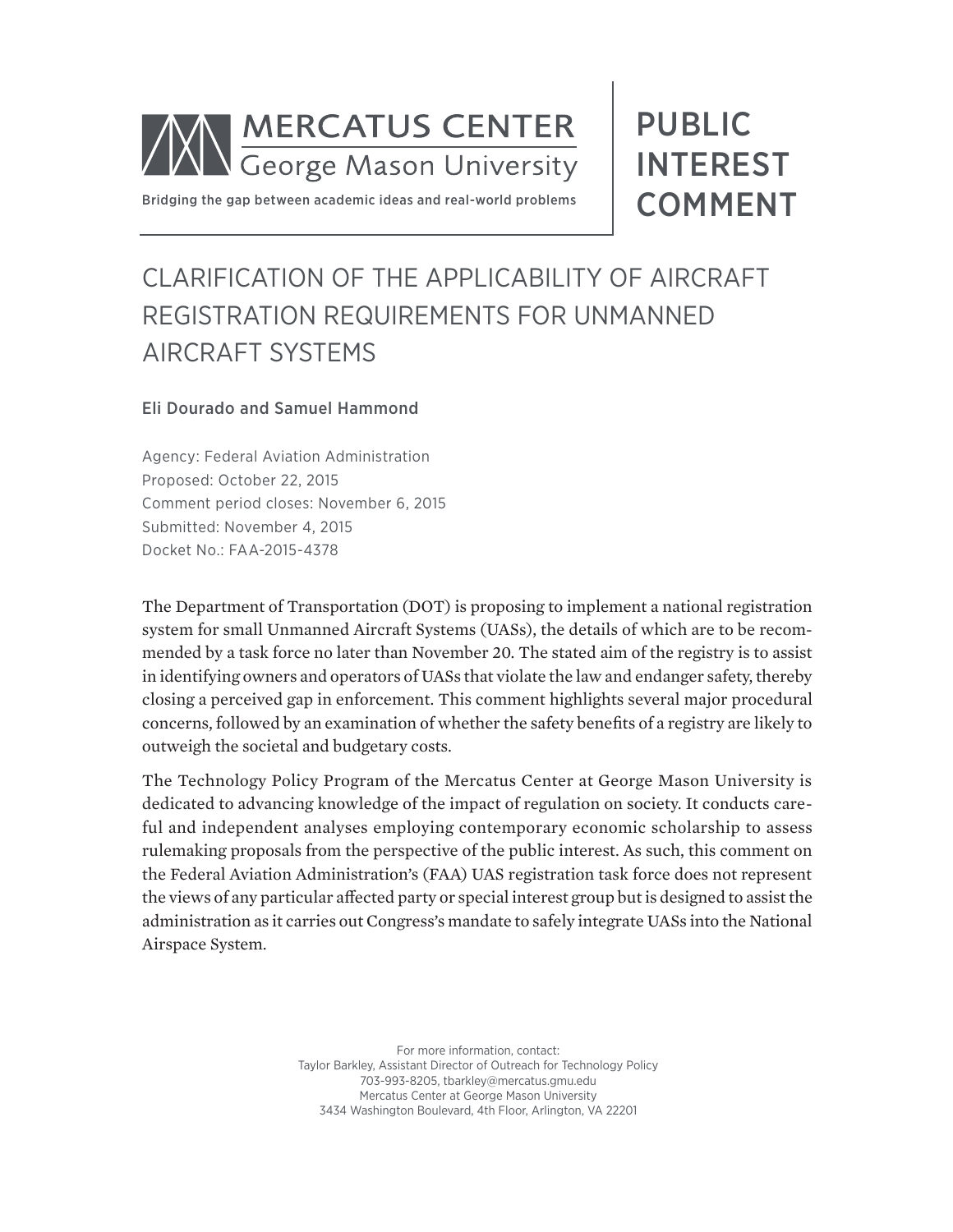#### PROCEDURAL CONCERNS

We welcome the FAA's reversal on mandatory registration for all UASs. In its February notice of proposed rulemaking, the agency stated that unless explicitly exempted by statute, 49 U.S.C. 44101(a) provides that "a person may not operate a civil aircraft that is not registered," and therefore its hands were tied with respect to registration.<sup>1</sup> As we pointed out in our comment, the FAA has a good deal more flexibility than it previously stated.<sup>2</sup> We are glad to see the agency adopting our view in the current rule. Nevertheless, we have significant concerns about the process through which the FAA is examining the issue of registration.

The FAA's sudden creation of a taskforce that may produce unprecedented rules on recreational and hobbyist UAS operators raises questions about the legality of the action under the FAA Modernization and Reform Act of 2012 (FMRA). Section 336 of the FMRA provides that "notwithstanding any other provision of law relating to the incorporation of unmanned aircraft systems into Federal Aviation Administration plans and policies . . . the Administrator of the Federal Aviation Administration may not promulgate any rule or regulation regarding a model aircraft" as long as certain conditions are met by those aircraft.

The FAA asserts that because registration has been exempted for model aircraft only through the use of its own discretion, prior law unrelated to the incorporation of UASs into FAA plans and policies, specifically 49 U.S.C. 44101(a), gives it the authority to require registration of model aircraft.

We question whether the current proceeding is truly independent of provisions of law "relating to the incorporation of unmanned aircraft systems" into the FAA's plans and policies. The FMRA is cited in the opening line of the present docket's background supplementary information. The stated justification throughout the docket for the expansion of aircraft registration and the creation of the task force is to accommodate an increase in UAS activity. The FAA's point of contact is the director of its UAS Integration Office. We therefore believe that the current proceeding relies quite directly on laws that by statute may not be used as justification for an expansion of the regulatory obligations of model aircraft operators. Unless the FAA reverses course and restarts the process without reference to its UAS integration mandate under the FMRA, there is a possibility that registration of noncommercial drones will be overturned if challenged in court.

The pace at which the DOT intends to implement the registry is also problematic. Secretary Foxx's statement to the press that he aims to have registration requirements in place by mid-December leaves no time for public notice and comment.<sup>3</sup> Under the Administrative Procedure Act, federal agencies may only issue a direct substantive final rule when a notice-and-comment

<sup>1.</sup> Operation and Certification of Small Unmanned Aircraft Systems, 80 Fed. Reg. 9544 (proposed February 23, 2015) (to be codified at 14 C.F.R. pt. 91).

<sup>2.</sup> Eli Dourado, Ryan Hageman, and Adam Thierer, "Operation and Certification of Small Unmanned Aircraft Systems" (Public Interest Comment, Mercatus Center at George Mason University, Arlington, VA, April 24, 2015).

<sup>3.</sup> Joan Lowy, "Registering Drones: Worries about Close Calls Prompt Federal Action on Unmanned Aircraft," *US News*, October 19, 2015.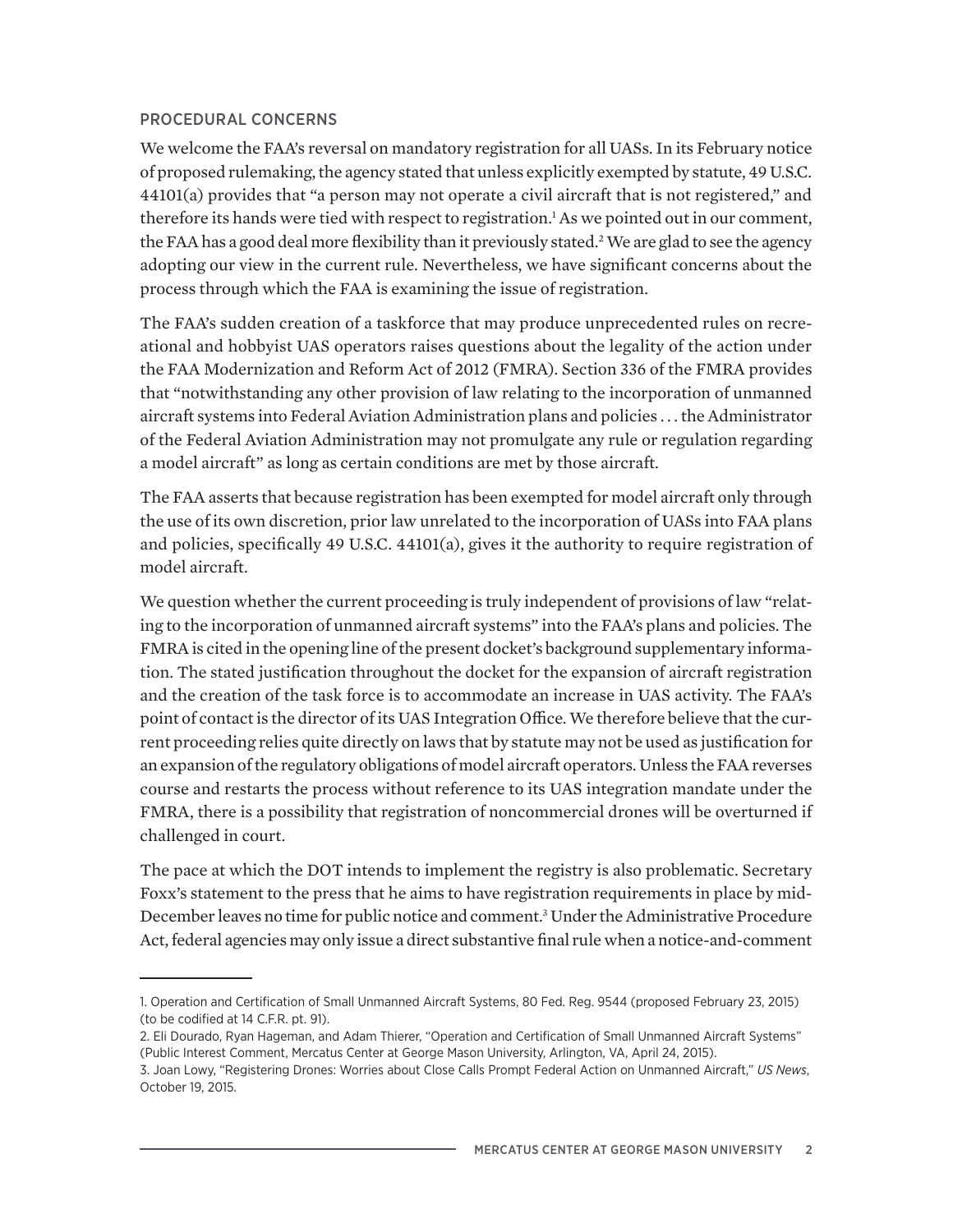period is "impracticable, unnecessary, or contrary to the public interest." In general, agency inaction leading to perceived deadline pressure does not constitute good cause to dispense with public notice and comment.<sup>4</sup> As any requirement to register UASs potentially adversely affects numerous noncommercial operators, a public notice-and-comment period is necessary and in the public interest. The issuance of a final rule without notice and comment opens the registration requirement to reversal if challenged in court.

Finally, we believe that under Executive Order 12866, a rule on noncommercial UAS registration may be economically significant and require a cost-benefit analysis. FAA officials have estimated that 1 million UASs could be sold during this year's holiday season.<sup>5</sup> As the recommendations of the task force may apply not only to those 1 million UASs, but also all existing model aircraft and future sales, the impact of a new rule could well exceed the \$100 million annual threshold used by OIRA for economic significance. The DOT's regulatory evaluation should also consider the costs and benefits of all relevant alternatives, as required by Executive Order 12866.<sup>6</sup>

### A NATIONAL REGISTRY IS IMPRACTICAL

If these procedural issues are rectified, the DOT task force will then need to determine criteria whereby small UAS registration makes sense given the DOT and FAA's limited internal resources. While the current FAA definition of small unmanned aircraft includes anything below 55 pounds, use of this standard would capture millions of multi-rotor helicopters typically considered to be toys. Yet such toys can still, in principle, violate restricted airspace and cause damage. Indeed, the model of small UAS that famously crashed on the White House lawn, the DJI Phantom, weighs less than 3 pounds.7 Another bestselling model, the Parrot Bebop Drone, weighs only 400 grams, or 0.88 pounds.<sup>8</sup> This suggests that no matter what criteria are settled on, either the size of the registry will balloon and become unmanageable, or the criteria will be ill suited to the safety concerns the DOT claims the registry is meant to address.

Past experience with national registry systems suggests there will be dramatic implementation and compliance costs that the DOT may be systematically underestimating. Consider the Canadian Firearms Registry, which had cost overruns resulting in an estimated final bill of between \$629 million and \$2 billion, compared to a 1995 estimate of \$119 million. This was the cost to register fewer than 8 million guns held by fewer than 2 million owners, before the bulk of the registry was scrapped.<sup>9</sup>

<sup>4.</sup> Air Transport Association of America vs. Department of Transportation, 900 F.2d 369 (D.C. Cir. 1990). "Insofar as the FAA's own failure to act materially contributed to its perceived deadline pressure, the agency cannot now invoke the need for expeditious action as 'good cause' to avoid the obligations of section 553(b)."

<sup>5.</sup> Justin Peters, "FAA Fears That 1 Million Drones Could Be Sold This Holiday Season," *Slate*, September 30, 2015.

<sup>6.</sup> Executive Order No. 12866, 3 C.F.R. 638 (1993), reprinted in 5 U.S.C. § 601 (1994).

<sup>7.</sup> See "Phantom 3," DJI, accessed November 2, 2015, http://www.dji.com/product/phantom-3/spec.

<sup>8.</sup> See "Bebop Drone," Parrot, accessed November 2, 2015, http://www.parrot.com/products/bebop-drone/.

<sup>9.</sup> See "The Gun Registry Debate," *CBC*, October 25, 2011; Jeff Davis, "More Guns in Canada Now but Fewer Owners: RCMP," National Post, January 23, 2012.